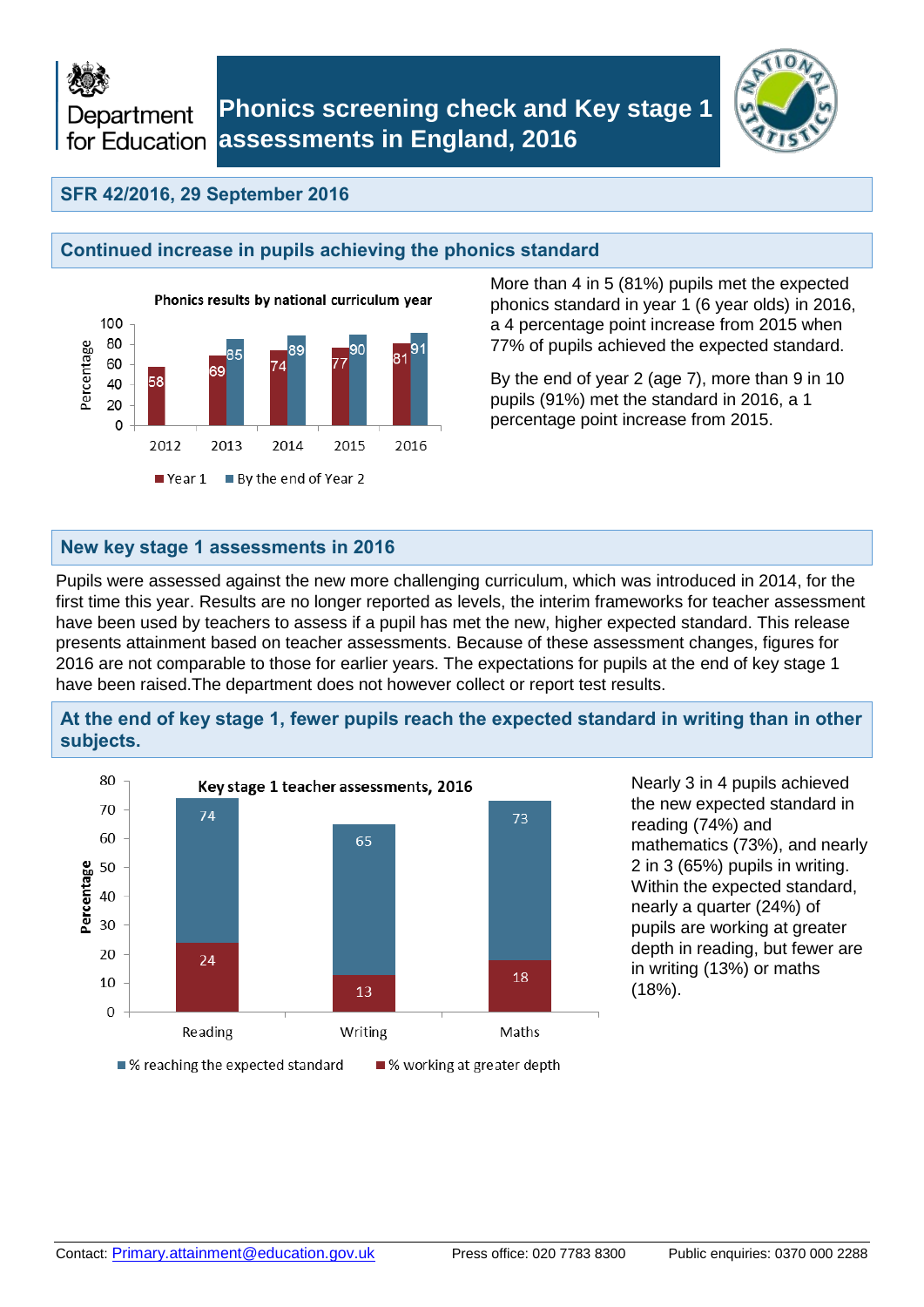# **Contents**

| 1.  |  |
|-----|--|
| 2.  |  |
| 3.  |  |
|     |  |
|     |  |
| 4.  |  |
|     |  |
|     |  |
| 5.  |  |
| 6.  |  |
| 7.  |  |
| 8.  |  |
| 9.  |  |
| 10. |  |
| 11. |  |
|     |  |
|     |  |

### **About this release**

This statistical first release (SFR) provides 2016 phonics screening check and key stage 1 national curriculum teacher assessment results for pupils in schools in England at national, regional and local authority level based on provisional data.

### **In this publication**

The following tables are included in the SFR:

- Phonics tables (Excel .xls)
- KS1 national tables (Excel .xls)
- KS1 local authority tables (Excel .xls)
- Underlying data (open format .csv and metadata .txt)

The accompanying quality and methodology information document, provides information on the data sources, their coverage and quality and explains the methodology used in producing the data.

### **Feedback**

We are changing how our releases look and welcome feedback on any aspect of this document at [Primary.attainment@education.gov.uk](mailto:Primary.attainment@education.gov.uk)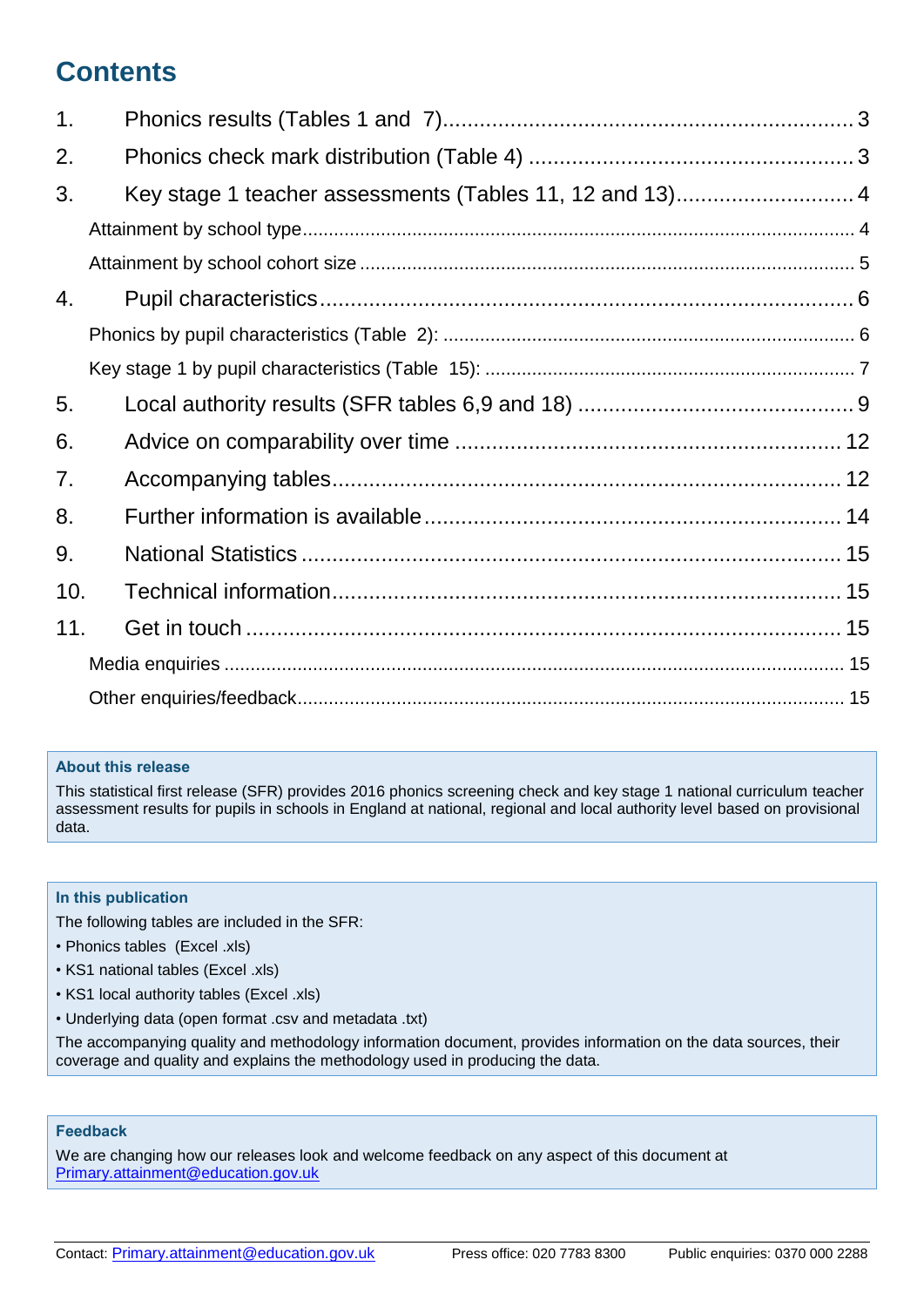# <span id="page-2-0"></span>**1. Phonics results** (Tables 1 and 7)

81% of pupils met the expected standard of phonic decoding at the end of year 1. An increase of 23 percentage points<sup>1</sup> since the introduction of the assessment in 2012. The proportion of year 1 pupils achieving the phonics standard has increased year on year since 2012.

The percentage of pupils meeting the expected standard by the end of year 2 has risen to 91% in 2016 continuing the steady increase from the 85% of pupils achieving the standard when the year 2 assessment was introduced in 2013.

Table A shows the proportion of pupils meeting the phonics standard by the end of year 2, comparing that with the proportion of pupils in their year group who had met the standard while in year 1.

School level figures are not published for phonics, but 1138 schools<sup>2</sup> have at least 95% of the pupils achieving the phonics standard in year 1 in 2016 compared with 753 schools in 2015 and 611 in 2014.

### **Phonics screening check**

This is a statutory assessment for all pupils in year 1 (typically aged 6) to check whether they have reached the expected standard in phonic decoding. All state-funded schools with a year 1 cohort must administer the check. Those pupils who did not meet the standard in year 1 or who were not tested, must be re-checked at the end of year 2 (typically aged 7).

### **Table A: Percentage of pupils meeting the expected standard of phonic decoding by national curriculum years 1 and 2:**

England, 2012-2016

|      | Year 1 | Year <sub>2</sub> | Improvement from<br>Year 1 to Year 2<br>(Percentage points) |
|------|--------|-------------------|-------------------------------------------------------------|
| 2016 | 81%    | 91%               | 14                                                          |
| 2015 | 77%    | 90%               | 16                                                          |
| 2014 | 74%    | 89%               | 20                                                          |
| 2013 | 69%    | 85%               | 27                                                          |
| 2012 | 58%    | Not applicable    |                                                             |

Source: National Pupil Database

# <span id="page-2-1"></span>**2. Phonics check mark distribution** (Table 4)

Teachers administer the screening check one-on-one with each pupil and record whether their response to each of the 40 words is correct. This results in each pupil being awarded a mark between 0 and 40 and for 2016, as in previous years, the threshold to determine whether a pupil had reached the expected standard was 32. Since 2014, this threshold mark has not been communicated to schools until after the screening check has been completed, however its year-on-year stability means it is predictable.

In 2016, the highest ever percentage of year 1 pupils who took the test achieved full marks (18%), compared with 16% in 2015 and 9% in 2012.

1 All gaps are based on unrounded data

<sup>2</sup> These figures exclude schools with fewer than 11 pupils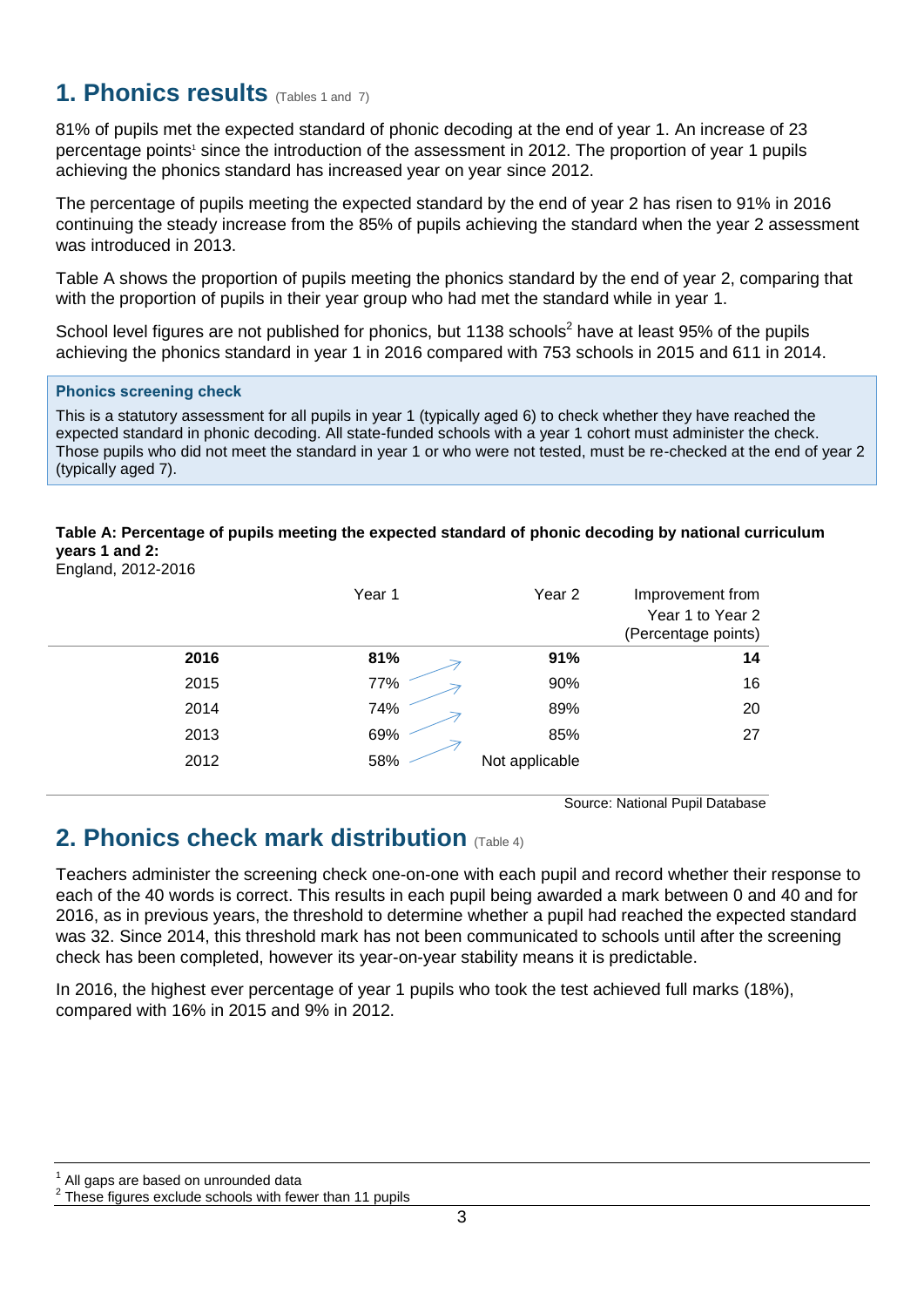### **Figure 1: Year 1 phonics screening check mark distribution:** England, 2012 to 2016





# <span id="page-3-0"></span>**3. Key stage 1 teacher assessments** (Tables 11, 12 and 13)

74% of pupils reached the new expected standard in reading, 65% in writing and 73% in mathematics.

The 2016 key stage1 assessments are the first which assess the new, more challenging national curriculum. The expected standard has also been raised to be higher than the old level 2. As a result, figures for 2016 are not comparable to those for earlier years. ىس.<br>.

For context only, table B shows the 2013 to 2015 figures for the number of pupils achieving level 2b or above, for each of reading, writing and mathematics. The new expected standards were designed to be broadly similar but are not equivalent to an old level 2b. The performance descriptors, used by teachers in 10 the standard setting process, were developed with an understanding of the performance of pupils working at level 2b. However, given the curricula differences, there is not a direct equivalence between the new expected standard and level 2b in previous years. However, given the curricula differences, there is not a direct equivalence between the %<br>e ;<br>uri<br>pr c<br>pai

### **Table B: Attainment in KS1 assessments by subject England, 2013 to 2016**

|      | <b>Achieved</b><br>level 2b or<br>above in<br>reading | <b>Reached the</b><br>expected<br>standard in<br>reading | <b>Achieved</b><br>level 2b or<br>above in<br>writing | <b>Reached the</b><br>expected<br>standard in<br>writing | <b>Achieved</b><br>level 2b or<br>above in<br>mathematics | <b>Reached the</b><br>expected<br>standard in<br>mathematics |
|------|-------------------------------------------------------|----------------------------------------------------------|-------------------------------------------------------|----------------------------------------------------------|-----------------------------------------------------------|--------------------------------------------------------------|
| 2013 | 79%                                                   | ٠                                                        | 67%                                                   |                                                          | 78%                                                       |                                                              |
| 2014 | 81%                                                   | ٠                                                        | 70%                                                   |                                                          | 80%                                                       |                                                              |
| 2015 | 82%                                                   | ٠                                                        | 72%                                                   |                                                          | 82%                                                       |                                                              |
| 2016 |                                                       | 74%                                                      |                                                       | 65%                                                      |                                                           | 73%                                                          |

Source: National Pupil Database

# <span id="page-3-1"></span>**Attainment by school type**

Attainment levels in local authority maintained mainstream schools, and academies and free schools are very similar. But this masks variation between the different types of schools within the academies and free schools group.

There are differences in attainment in the individual subjects – in every subject attainment is highest in free schools, then converter academies and lowest in sponsored academies. This reflects that many sponsored academies were low performing schools before becoming an academy and converter academies were usually high performing schools before becoming an academy. Despite the change in the expected standard, the different school types have maintained similar relative positions.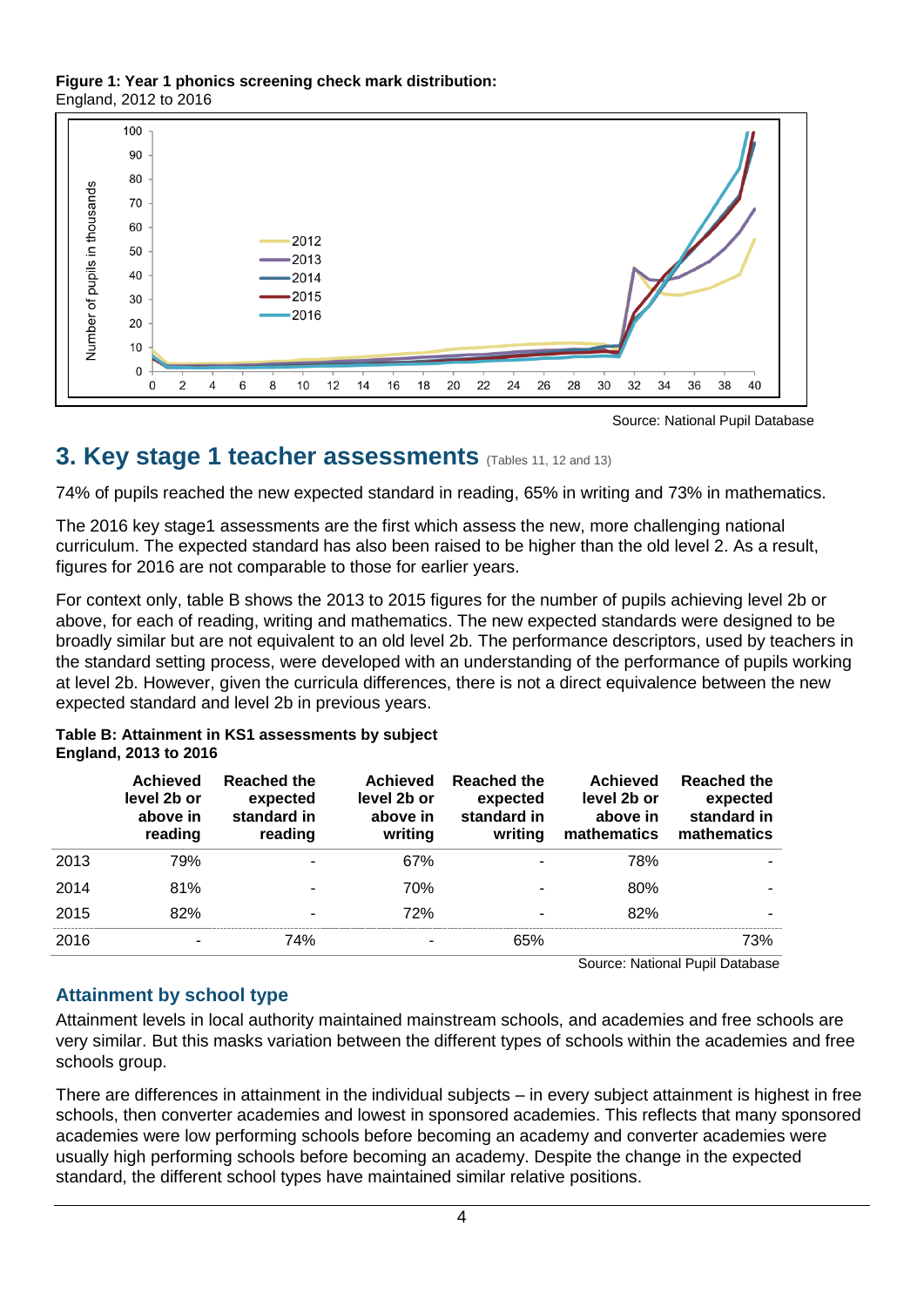## **Number of primary schools<sup>3</sup> :**

There were 15,6777 state-funded mainstream with key stage 1 assessments in 2016.

12,980 (83%) were LA maintained schools

1,755 (11%) were converter academies

839 (5%) were sponsored academies.

103 were free schools.

See the methodology and quality information for information on types of schools

#### **Table C: Attainment in key stage 1 assessments at the expected standard or above by type of school England, 2016 (mainstream schools)**

|                            |                       | Reading | Writing | Maths | Science |
|----------------------------|-----------------------|---------|---------|-------|---------|
|                            | LA maintained schools | 75%     | 66%     | 73%   | 83%     |
| Academies and free schools |                       | 74%     | 66%     | 74%   | 81%     |
| of which:                  |                       |         |         |       |         |
|                            | Sponsored academies   | 70%     | 62%     | 70%   | 76%     |
|                            | Converter academies   | 76%     | 68%     | 75%   | 84%     |
|                            | Free schools          | 79%     | 73%     | 79%   | 86%     |
|                            |                       |         |         |       |         |

### <span id="page-4-0"></span>**Attainment by school cohort size**

Table D indicates there is little difference in the percentages of pupils achieving the expected standard between cohort sizes. The largest proportion of pupils are in schools with a key stage 1 cohort size between 31 and 60 pupils, and their percentage of pupils attaining the expected standard is just 1-2 percentage points behind those with smaller cohorts. In attainment at the higher standard, the gap is slightly wider. Cohorts of 31 to 60 pupils attainment is 3 percentage points behind those with the smallest cohort size of 1 to 15 pupils in reading and by 1 percentage point in writing and mathematics. At the higher standard, attainment is highest in schools with bigger cohorts in mathematics, however, they have a smaller proportion of pupils.

### **Table D: Attainment in key stage 1 assessments by school cohort size England, 2016 (mainstream schools)**

|                          |                         |                                        | Reading                                 |                                  | Wriitng                                 |                                  | <b>Maths</b>                            |                                     |
|--------------------------|-------------------------|----------------------------------------|-----------------------------------------|----------------------------------|-----------------------------------------|----------------------------------|-----------------------------------------|-------------------------------------|
| School<br>cohort<br>size | Number<br>οf<br>schools | <b>Number</b><br>of eligible<br>pupils | Reaching<br>the<br>expected<br>standard | Reaching a<br>higher<br>standard | Reaching<br>the<br>expected<br>standard | Reaching a<br>higher<br>standard | Reaching<br>the<br>expected<br>standard | Reaching<br>a<br>higher<br>standard |
| 1 to 15<br>pupils        | 2,284                   | 23,628                                 | 75%                                     | 26%                              | 64%                                     | 14%                              | 73%                                     | 18%                                 |
| 16 to 30<br>pupils       | 5,476                   | 143,036                                | 76%                                     | 24%                              | 67%                                     | 14%                              | 74%                                     | 18%                                 |
| 31 to 60<br>pupils       | 5,806                   | 290,030                                | 74%                                     | 23%                              | 66%                                     | 13%                              | 73%                                     | 17%                                 |
| 61 to 90<br>pupils       | 1,740                   | 137,426                                | 74%                                     | 24%                              | 66%                                     | 14%                              | 73%                                     | 19%                                 |
| 91 or<br>more<br>pupils  | 371                     | 42,229                                 | 74%                                     | 24%                              | 66%                                     | 14%                              | 73%                                     | 19%                                 |
|                          |                         |                                        |                                         |                                  |                                         |                                  | Course Notional pupil database          |                                     |

Source: National pupil database

Where schools have changed type during the academic year, they are shown under their type as on 11 September 2015.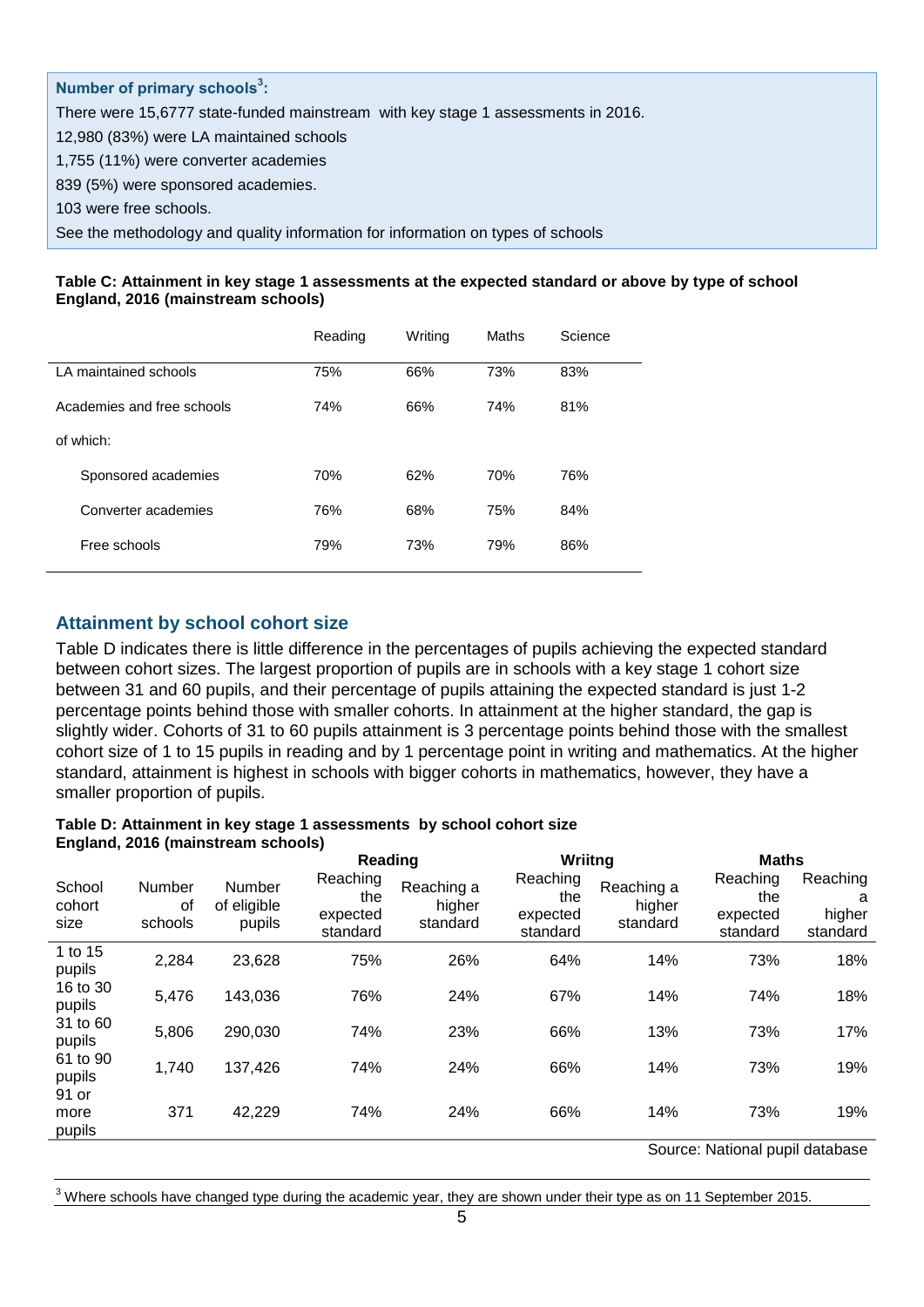# <span id="page-5-0"></span>**4. Pupil characteristics**

## <span id="page-5-1"></span>**Phonics by pupil characteristics** (Table 2):

A higher proportion of girls than boys continue to meet the phonics standard – there is a gap of 7 percentage points, a decrease of 1 percentage point from 2015. The gap was steady at 8 percentage points between 2012 and 2015.

The biggest attainment gap is between pupils with special educational needs (SEN) and those with no identified SEN. Both groups have improved their attainment in phonics by 3 percentage points in 2016, meaning the gap between these groups is stable, with SEN pupils attainment at 42% compared to 86% for pupils with no SEN.

The attainment gap between pupils eligible for free school meals (FSM) and all other pupils narrowed again by 1 percentage point to 14 percentage points, with a similar decrease having occurred in 2015. Attainment improved for both groups by 4 percentage points since last year.

There is no noticeable difference between performance of pupils with English as an additional language (EAL) and others. 80% of pupils with EAL achieved the phonics standard, compared to 81% of all other pupils. The attainment gap was similar in 2015 with 76% of EAL pupils achieving the standard compared to 77% of all other pupils

### **Characteristics definitions**

There were no changes to characteristics definitions in 2016, but there were a few changes to some definitions in previous years.

See the pupil characteristics information for the definitions used

Data on disadvantaged pupils will be added in the Excel tables in December 2016 when this data becomes available.

# **Figure 2: Phonics year 1 results by characteristics:**

England, 2016

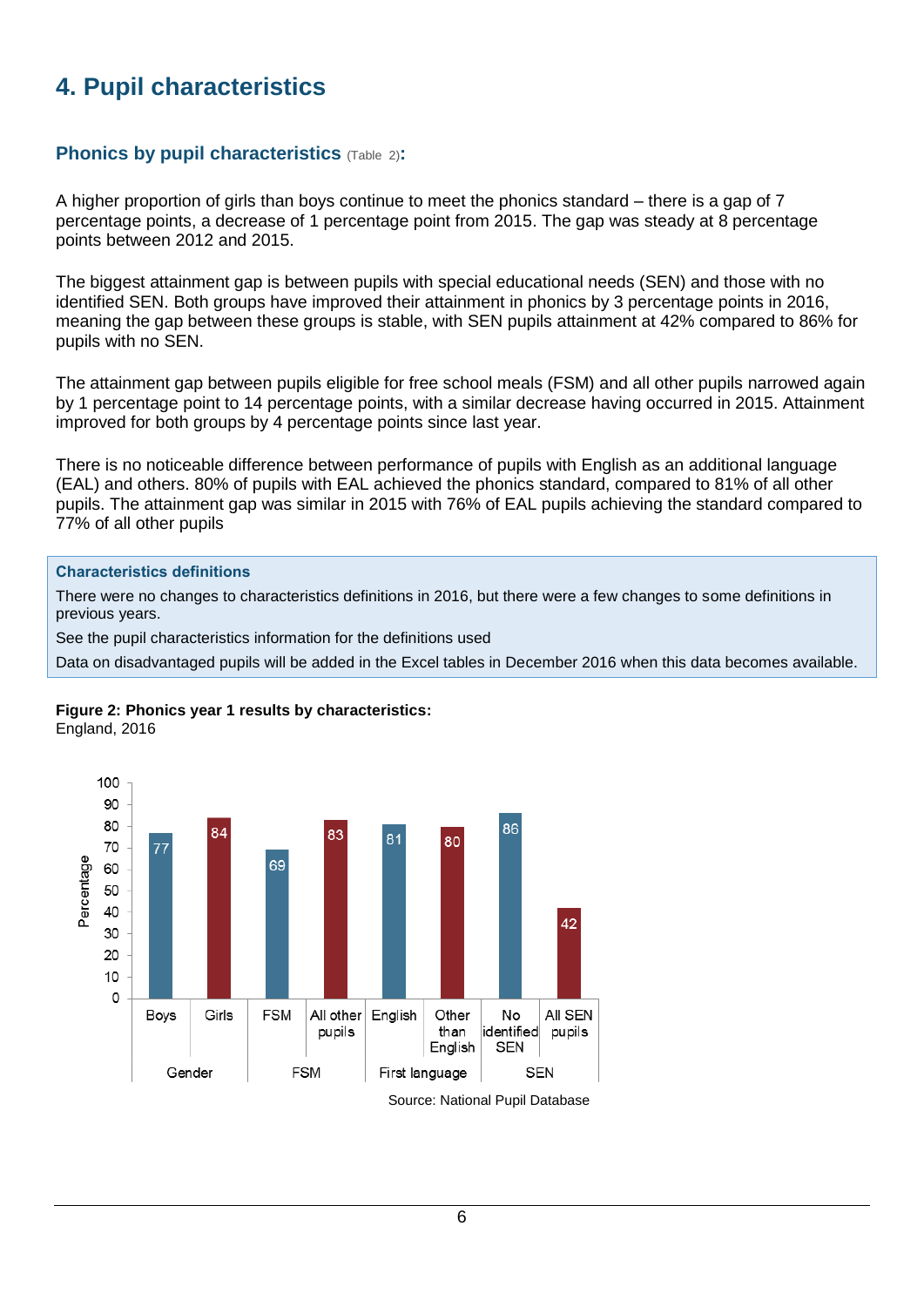All ethnic groups have improved in phonics attainment compared to last year. Indian and Chinese pupils continue to outperform the other ethnic groups, with Irish traveller and Gypsy/Roma pupils the lowest attaining groups.



**Figure 3: Phonics year 1 results by ethnicity:** England

Source: National Pupil Database

## <span id="page-6-0"></span>**Key stage 1 by pupil characteristics** (Table 15)**:**

At key stage 1 (KS1) girls out perform boys in all subjects. Against the new expected standard the largest difference in attainment by gender continues to be in writing with a gap of 14 percentage points, between girls (73%) and boys (59%). The attainment gap for reading is 9 percentage points. It is narrowest for mathematics at 2 percentage points. In 2015, the largest gap was for writing with 8 percentage points, followed by reading with 5 percentage points and mathematics with 3 percentage points. At the old level 2b or above, the largest gap again was for writing (14 percentage points), followed by reading ( 8 percentage points and mathematics (3 percentage points)



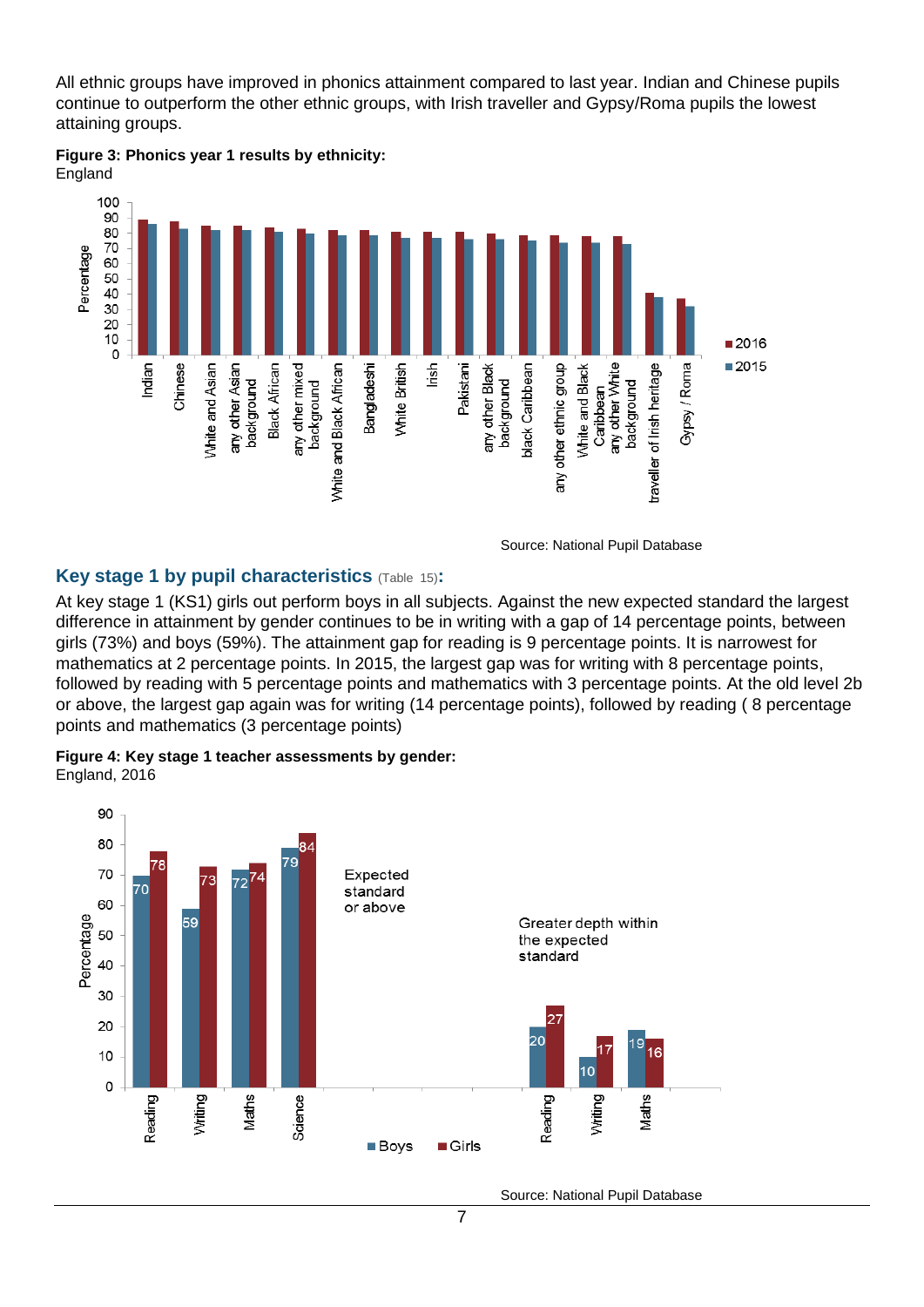Table E shows the attainment gaps between FSM pupils and all other pupils. In 2016, the attainment gap is 17 percentage points in reading and 18 percentage points in writing and mathematics. For context, table E also shows attainment gaps for previous years for results at level 2 or above based on the old teacher assessments. In 2015, the gap in attainment was 10 percentage points for reading, 13 percentage points for writing and 8 percentage points for mathematics.

### **Table E: Attainment between FSM and non-FSM pupils England, (mainstream schools)**

|      | <b>Reading</b>                         |                                               |                                        |                                               |                                        |                                        |                                       |
|------|----------------------------------------|-----------------------------------------------|----------------------------------------|-----------------------------------------------|----------------------------------------|----------------------------------------|---------------------------------------|
|      | <b>FSM</b>                             |                                               |                                        | Other pupils<br>All pupils                    |                                        |                                        |                                       |
|      | <b>Achieved</b><br>level 2 or<br>above | <b>Reached</b><br>the<br>expected<br>standard | <b>Achieved</b><br>level 2 or<br>above | <b>Reached</b><br>the<br>expected<br>standard | <b>Achieved</b><br>level 2 or<br>above | Reached<br>the<br>expected<br>standard | Attainment gap<br>(percentage points) |
| 2013 | 79%                                    |                                               | 91%                                    |                                               | 89%                                    |                                        | 12                                    |
| 2014 | 80%                                    |                                               | 92%                                    |                                               | 90%                                    |                                        | 11                                    |
| 2015 | 82%                                    |                                               | 92%                                    |                                               | 90%                                    |                                        | 10                                    |
| 2016 | ۰                                      | 60%                                           | ٠                                      | 77%                                           | ۰                                      | 74%                                    | 17                                    |

|      | Writing                                |                                        |                                        |                                               |                                        |                                               |                                              |
|------|----------------------------------------|----------------------------------------|----------------------------------------|-----------------------------------------------|----------------------------------------|-----------------------------------------------|----------------------------------------------|
|      |                                        | <b>FSM</b>                             |                                        | Other pupils                                  |                                        | All pupils                                    |                                              |
|      | <b>Achieved</b><br>level 2 or<br>above | Reached<br>the<br>expected<br>standard | <b>Achieved</b><br>level 2 or<br>above | <b>Reached</b><br>the<br>expected<br>standard | <b>Achieved</b><br>level 2 or<br>above | <b>Reached</b><br>the<br>expected<br>standard | <b>Attainment gap</b><br>(percentage points) |
| 2013 | 73%                                    |                                        | 88%                                    |                                               | 85%                                    |                                               | 15                                           |
| 2014 | 75%                                    |                                        | 89%                                    |                                               | 86%                                    |                                               | 14                                           |
| 2015 | 77%                                    |                                        | 90%                                    |                                               | 88%                                    |                                               | 13                                           |
| 2016 | $\overline{\phantom{a}}$               | 50%                                    | ۰                                      | 68%                                           | ۰                                      | 65%                                           | 18                                           |

|         | <b>Maths</b>                           |                                               |                                        |                                               |                                        |                                        |                                              |
|---------|----------------------------------------|-----------------------------------------------|----------------------------------------|-----------------------------------------------|----------------------------------------|----------------------------------------|----------------------------------------------|
| $\cdot$ | <b>FSM</b>                             |                                               | <b>Other pupils</b>                    |                                               | All pupils                             |                                        |                                              |
|         | <b>Achieved</b><br>level 2 or<br>above | <b>Reached</b><br>the<br>expected<br>standard | <b>Achieved</b><br>level 2 or<br>above | <b>Reached</b><br>the<br>expected<br>standard | <b>Achieved</b><br>level 2 or<br>above | Reached<br>the<br>expected<br>standard | <b>Attainment gap</b><br>(percentage points) |
| 2013    | 84%                                    |                                               | 93%                                    |                                               | 91%                                    |                                        | 9                                            |
| 2014    | 85%                                    |                                               | 94%                                    |                                               | 92%                                    |                                        | 9                                            |
| 2015    | 86%                                    |                                               | 94%                                    |                                               | 93%                                    |                                        | 8                                            |
| 2016    | ٠                                      | 58%                                           |                                        | 75%                                           | ۰                                      | 73%                                    | 18                                           |

Source: National pupil database

Table F shows attainment gaps at the new expected standard between EAL and other pupils and also between SEN and non-SEN pupils for 2016. For context, the table also shows the attainment gaps at the old level 2 or above which was the expected standard for previous years.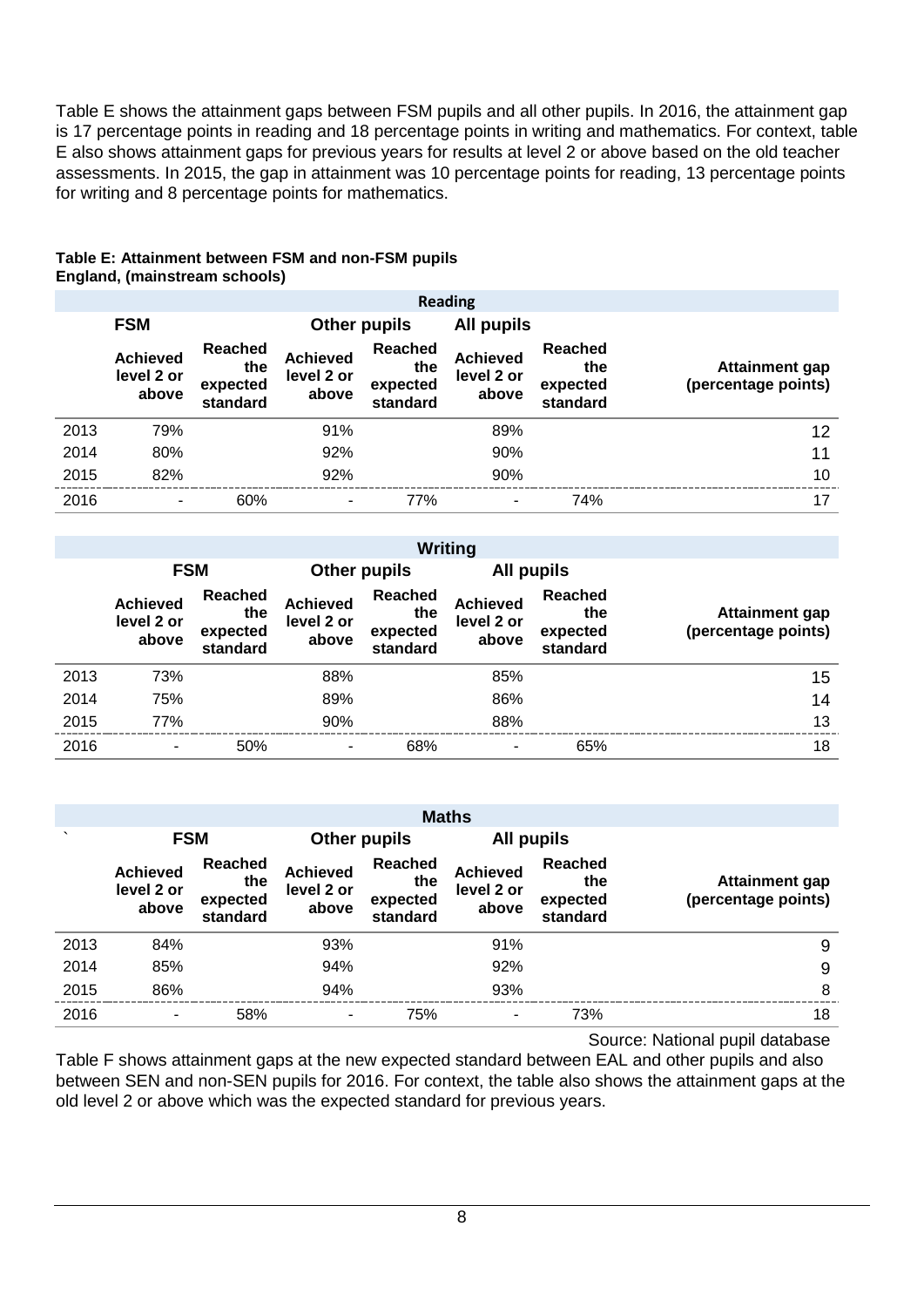**Table F: Attainment gaps in KS1 subjects between pupil characteristics groups England, 2016 (mainstream schools)**

| Attainment gap<br>between EAL and<br>other pupils          | 2013 | 2014 | 2015 | 2016           |
|------------------------------------------------------------|------|------|------|----------------|
| Reading                                                    | 4    | 4    | 4    | 5              |
| Writing                                                    | 3    | 4    | 3    | $\overline{2}$ |
| <b>Mathematics</b>                                         | 3    | 3    | 2    | 1              |
| <b>Attainment gap</b><br>between SEN and<br>non-SEN pupils | 2013 | 2014 | 2015 | 2016           |
| Reading                                                    | 38   | 37   | 37   | 52             |
| Writing                                                    | 45   | 44   | 44   | 54             |
| <b>Mathematics</b>                                         | 31   | 30   | 30   | 50             |
|                                                            |      |      |      |                |

source: National pupil database

## <span id="page-8-0"></span>**5.** Local authority results (SFR tables 6,9 and 18)

Table G shows the minimum and maximum percentages for attainment of the phonics expected standard in national curriculum years 1 and 2 by local authority. Table G also shows the minimum and maximum percentages achieving the expected standard in each key stage 1 subjects (excluding the City of London and Isles of Scilly which only have 1 school each). At key stage 1, reading has the least variation, followed by science.Writing has the most variartion, followed by mathematics. In 2015, at the old expected standard, level 2 or above, mathematics had the lowest variation with a range of 7 percentage points, followed by reading with a range of 10 percentage points. Writing and science had similar variations with a range of 11 percentage points. At the higher level 2b or above, the range was 16 percentage points for reading and writing and 14 percentage points in mathematics. In 2014, at level 2b or above, the range was similar to 2015 for reading, but was higher in writing (18 percentage points) and mathematics (15 percentage points)

### **Table G: Minimum and maximum local authority percentages England, 2016 (mainstream schools)**

|                    | National<br>average | Minimum | Maximum | Range<br>(percentage)<br>points) |
|--------------------|---------------------|---------|---------|----------------------------------|
| Year 1 phonics     | 81%                 | 74%     | 89%     | 15                               |
| Year 2 phonics     | 91%                 | 87%     | 95%     | 8                                |
| Reading            | 74%                 | 64%     | 81%     | 17                               |
| Writing            | 65%                 | 53%     | 78%     | 25                               |
| <b>Mathematics</b> | 73%                 | 62%     | 82%     | 20                               |
| Science            | 82%                 | 71%     | 90%     | 19                               |

Source: National pupil database

Figure 5 shows that there is considerable variation between local authorities in year 1 phonics results.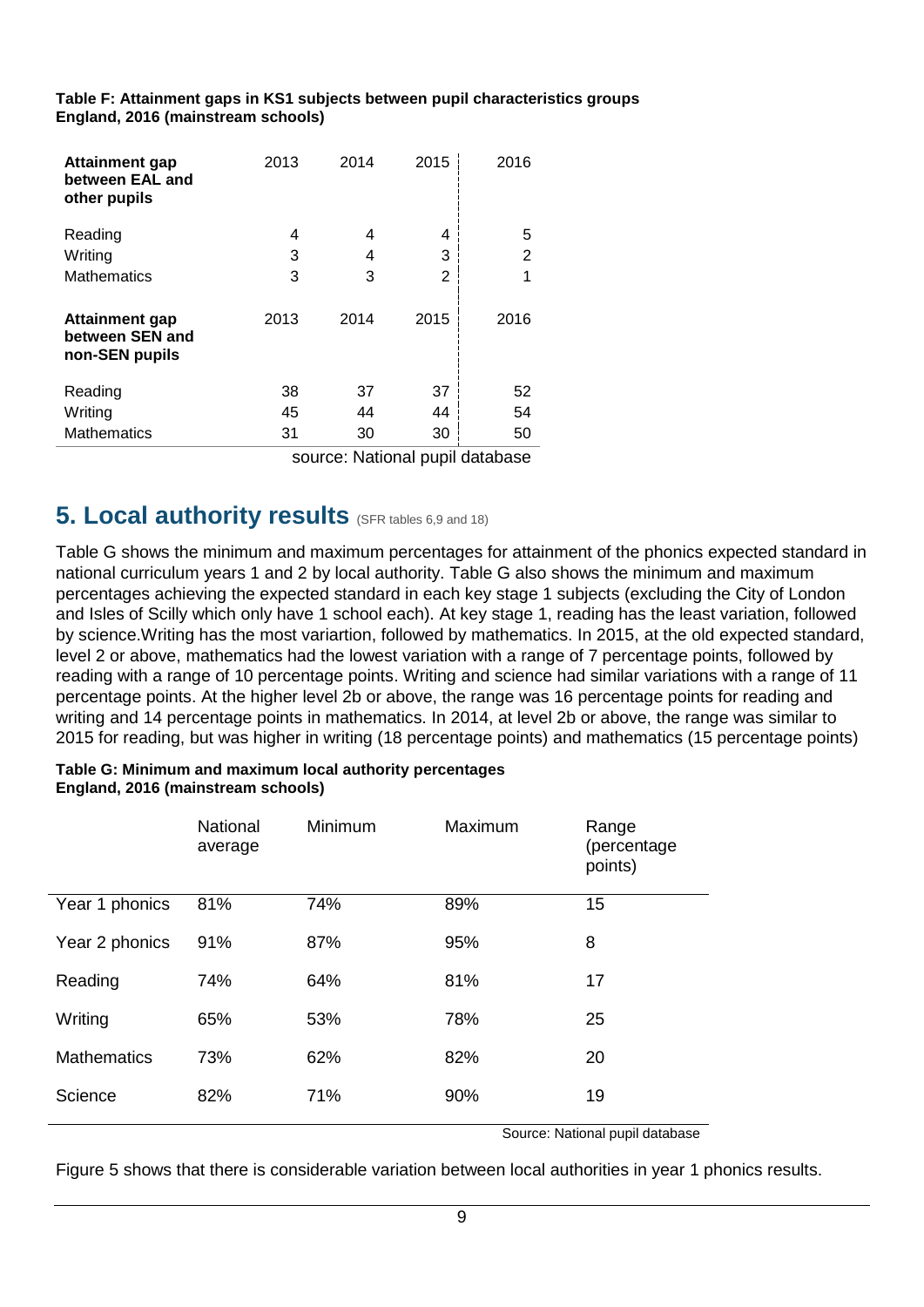## **Figure 5: Phonics attainment of year 1 pupils by local authority:** England, 2016



Source: National pupil database

At key stage 1, figures 6 to 8 show the correlation between the percentage of pupils achieving level 2b or above in 2015 and the percentage reaching the expected standard in 2016 at local authority level for each of the key stage subjects reading, writing and mathematics. These show that the majority of areas which were high performing in 2015 remain high performing in 2016. Similarly the majority of areas which were low performing in 2015 remain low performing in 2016.

The variation in attainment may be due to the new teacher assessment framework in 2016. Teachers may need more time to become fully confident in using it.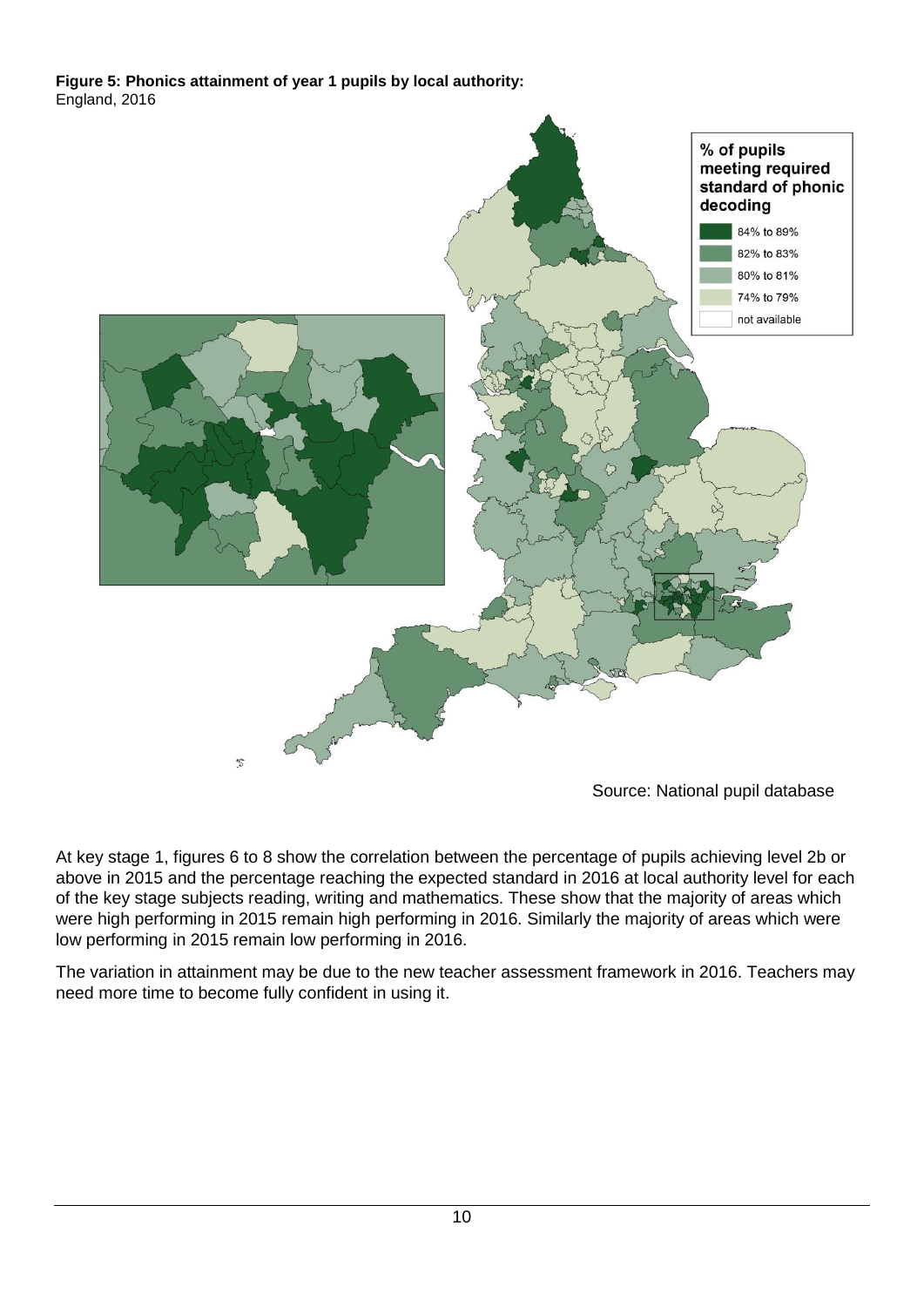**Figure 6: Key stage 1 reading attainment by local authority:** England, 2016



Source: National pupil database

**Figure 7: Key stage 1 writing attainment by local authority:** England, 2016



Source: National pupil database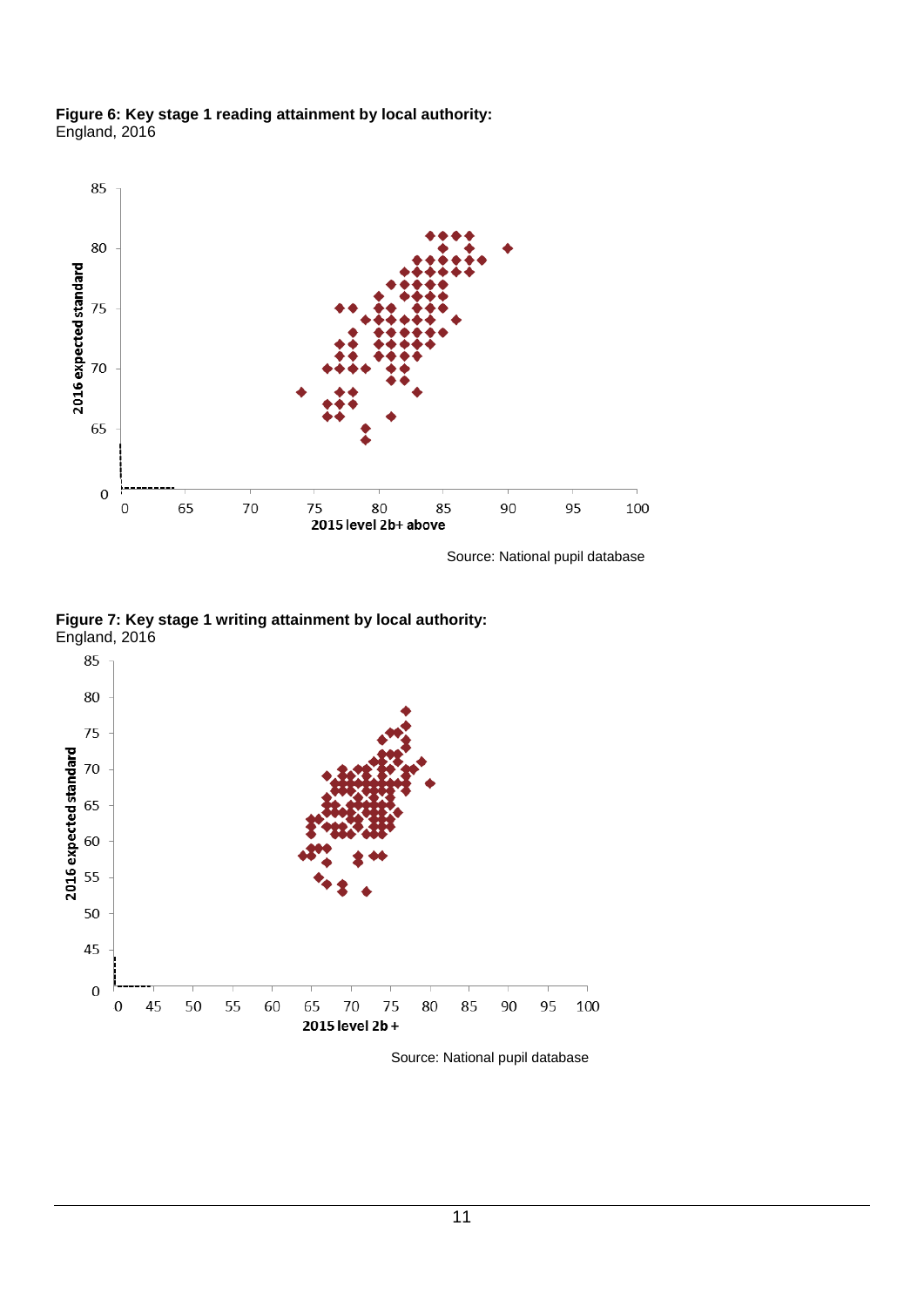



Source: National pupil database

# <span id="page-11-0"></span>**6. Advice on comparability over time**

In 2016, children were assessed under the new national curriculum, where the expected standard has been raised. These changes mean that the expected standard this year is higher and not comparable with the expected standard used in previous year's statistics. It would therefore be incorrect and misleading to make direct comparisons showing changes over time.

For example, it is wrong to say that 'the percentage of pupils achieving the expected standard in reading fell from 82% in 2015 to 74% in 2016'.

The attainment gaps between groups of pupils are also not comparable to previous years, as the gaps used in previous years were based on the old expected standard. It would be incorrect to say the gap between FSM and non-FSM pupils has increased from 10 percentage points in reading to 17 percentage points.

Section 3 of this SFR provides some discussion of the differences between this year's figures and those for previous years. It is likely that we will be able to provide further advice once we have more than one year's data under the reformed system.

Analysis and comparisons between groups of pupils, types of schools and pupil characteristics are more likely to provide more meaningful information than comparisons over time.

# <span id="page-11-1"></span>**7. Accompanying tables**

The following tables are available in Excel format on the department's statistics [Statistics: key stage 1 -](https://www.gov.uk/government/collections/statistics-key-stage-1) [GOV.UK:](https://www.gov.uk/government/collections/statistics-key-stage-1)

## **Phonics national and local authority tables**

- 1 Summary with percentages achieving by school type, 2016
- 2 Year 1 pupils achievements by pupil characteristics, 2012 to 2016
- 3 Year 1 pupils achievements by ethnicity, free school meal eligibility and gender, 2016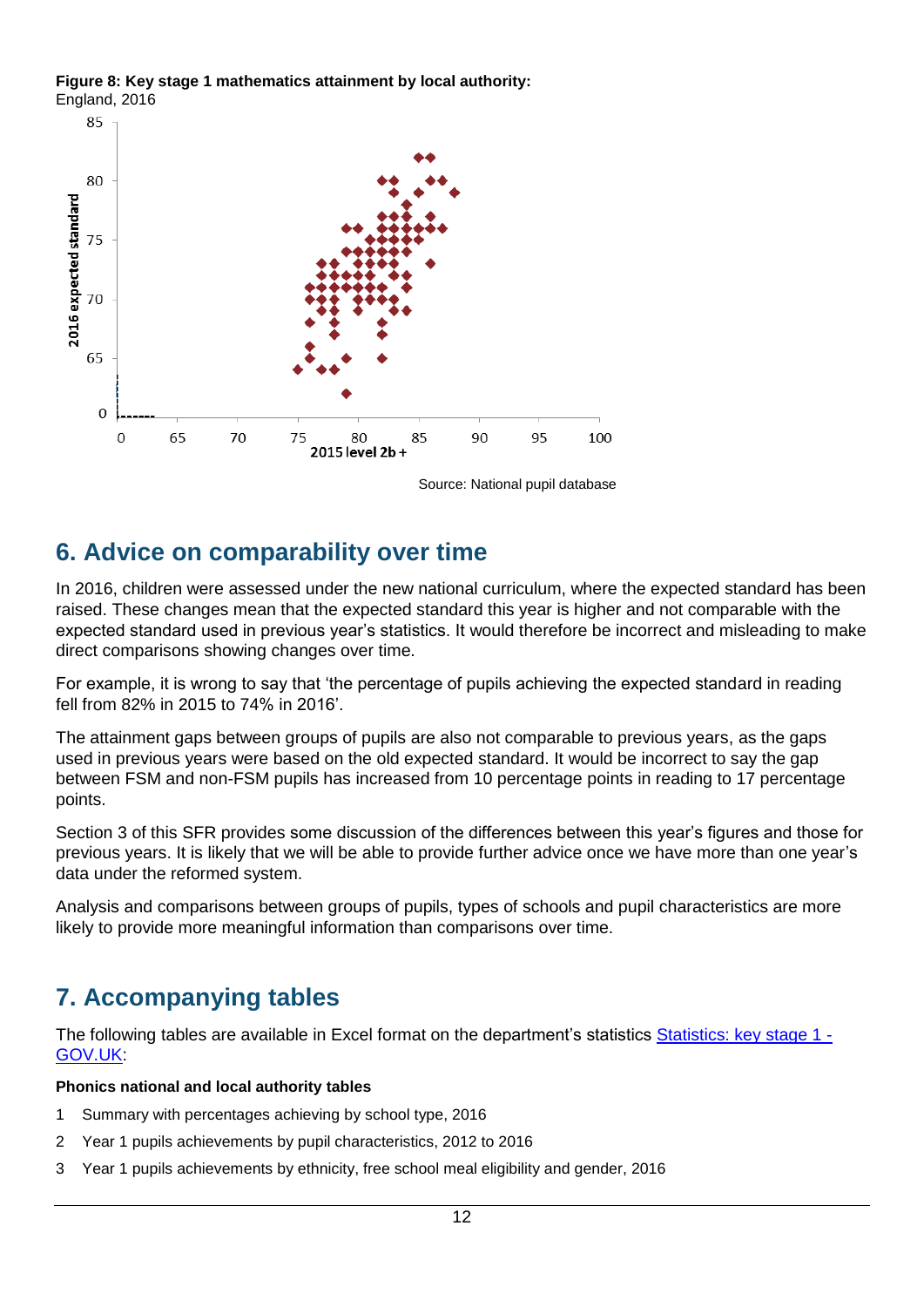- 4 Year 1 pupils achievements by each phonic mark, 2012 to 2016
- 5 Year 1 pupils achievements by month of birth, 2016
- 6 Year 1 pupils achievements by local authority, 2016
- 6a Year 1 pupils achievements by local authority and ethnicity, 2016
- 6b Year 1 pupils achievements by local authority and first language, 2016
- 6c Year 1 pupils achievemnts by local authority and free school meal eligibility, 2016
- 6d Year 1 pupils achievements by local authority and SEN provision, 2016
- 7 Phonics achievements by the end of Year 2 by school type, 2016
- 8 Phonics achievements by the end of Year 2 by pupil characteristics, 2013 to 2016
- 9 Phonics achievements by the end of Year 2 by pupil characteristics, 2013 to 2016 by local authority, 2016

### **Key stage 1 national tables**

- 10 Summary table with attainment in key stage 1 assessments by pupil characteristics, 2016
- 11 Attainment in key stage 1 teacher assessments by subject and gender, 2016
- 12 Attainment in key stage 1 teacher assessments by school type, 2016
- 13 Attainment in key stage 1 teacher assessments by school size and school cohort size, 2016
- 14 Attainment in key stage 1 reading by phonics prior attainment, 2016
- 15 Attainment in key stage 1 teacher assessments by pupil characteristics, 2016
- 16 Attainment in key stage 1 teacher assessments by ethnicity, free school meal eligibility and gender, 2016
- 17 Attainment in key stage 1 teacher assessments by month of birth, 2016

### **Key stage 1 local authority tables**

- 18 Attainment in key stage 1 teacher assessments by region, local authority and gender, 2016
- 19 Attainment in key stage 1 teacher assessments by local authority and ethnicity, 2016
- 20 Attainment in key stage 1 teacher assessments by local authority and first language, 2016
- 21 Attainment in key stage 1 teacher assessments by local authority and free school meal eligibility, 2016
- 22 Attainment in key stage 1 teacher assessments by local authority and SEN provision, 2016

### **Key stage 1 pupil residency tables**

- A1 Attainment in key stage 1 teacher assessments by degree of rurality of pupil residence, 2016
- A2 Attainment in key stage 1 teacher assessments by local authority district and region of pupil residence, 2016

When reviewing the tables, please note that:

| We preserve confidentiality | The Code of Practice for Official Statistics requires us to take reasonable<br>steps to ensure that our published or disseminated statistics protect<br>confidentiality.                                                                                                                                                                             |
|-----------------------------|------------------------------------------------------------------------------------------------------------------------------------------------------------------------------------------------------------------------------------------------------------------------------------------------------------------------------------------------------|
| we suppress some figures    | Values of 1 or 2, or a percentage based on 1 or 2 pupils who achieved; or<br>0, 1 or 2 pupils who did not achieve a particular level are suppressed.<br>Some additional figures have been suppressed to prevent the possibility<br>of a suppressed figure being revealed.<br>This suppression is consistent with our Statistical policy statement on |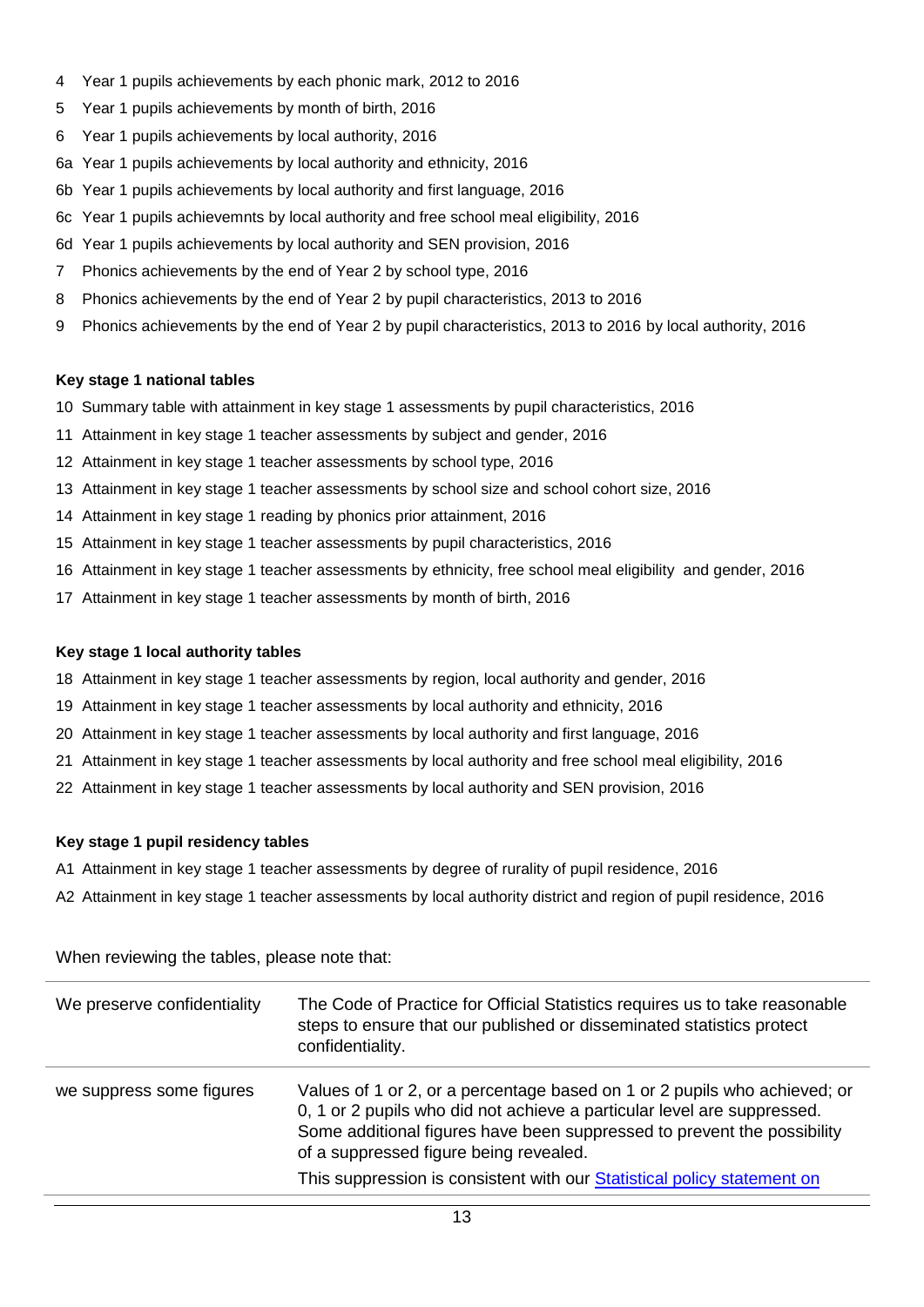|                                                  | confidentiality.                                                                                                                                                                                                                                                                                                              |
|--------------------------------------------------|-------------------------------------------------------------------------------------------------------------------------------------------------------------------------------------------------------------------------------------------------------------------------------------------------------------------------------|
| we adopt symbols to help<br>identify this        | Symbols are used in the tables as follows:<br>not applicable<br>$\star$<br>LA level data based on a single school                                                                                                                                                                                                             |
|                                                  | Percentages in this SFR are given to the nearest whole number but all<br>gaps and differences have been calculated on unrounded data. Therefore<br>some figures may not match those produced from the rounded figures<br>shown in the tables.                                                                                 |
|                                                  | All pupil numbers at regional level are rounded to the nearest 10. This is<br>so that it is not possible to deduce the figures for LAs which have been<br>suppressed. However percentages have been calculated from unrounded<br>data.                                                                                        |
| There have been significant<br>changes this year | See 'advice on comparability over time' section of this document and the<br>accompanying methodology document for more information.                                                                                                                                                                                           |
| This is provisional data                         | Figures are based on provisional data. There is no plan to reissue the<br>publication considering the negligible changes, if any, at national level.<br>However, we will consider whether to revise the 2016 figures in next<br>year's release, if any, in the national figures between the provisional and<br>final figures. |
| We provide underlying data                       | The SFR is accompanied by national and local authority underlying data<br>and metadata describing this data. This data is provided in csv format so<br>that it can be loaded into the software of your choice.                                                                                                                |

# <span id="page-13-0"></span>**8. Further information is available**

| School level figures               | School level data is not published for the phonics screening check or key<br>stage 1 teacher assessments.                                                                                                                                                                                                                                                     |
|------------------------------------|---------------------------------------------------------------------------------------------------------------------------------------------------------------------------------------------------------------------------------------------------------------------------------------------------------------------------------------------------------------|
| Previously published figures       | SFR32/2015: Phonics screening check and key stage 1 assessments:<br>England 2015 - Publications - GOV.UK                                                                                                                                                                                                                                                      |
| Attainment for other key<br>stages | Statistics: early years foundation stage profile - GOV.UK<br>Statistics: GCSEs (key stage 4) - GOV.UK<br>Statistics: 16 to 19 attainment - GOV.UK<br><b>School Performance Tables</b>                                                                                                                                                                         |
| Pupil numbers                      | Statistics: school and pupil numbers - GOV.UK                                                                                                                                                                                                                                                                                                                 |
| Lower level geographical<br>data   | Pupil residency tables showing 2014 small area attainment data by pupil<br>characteristics at key stage 1 (KS1) were published by the Office for<br>National Statistics (ONS) on the neighbourhood statistics service (NeSS)<br>in June 2015 website<br>The ONS neighbourhood statistics data was accompanied by the<br>Department for Education publication: |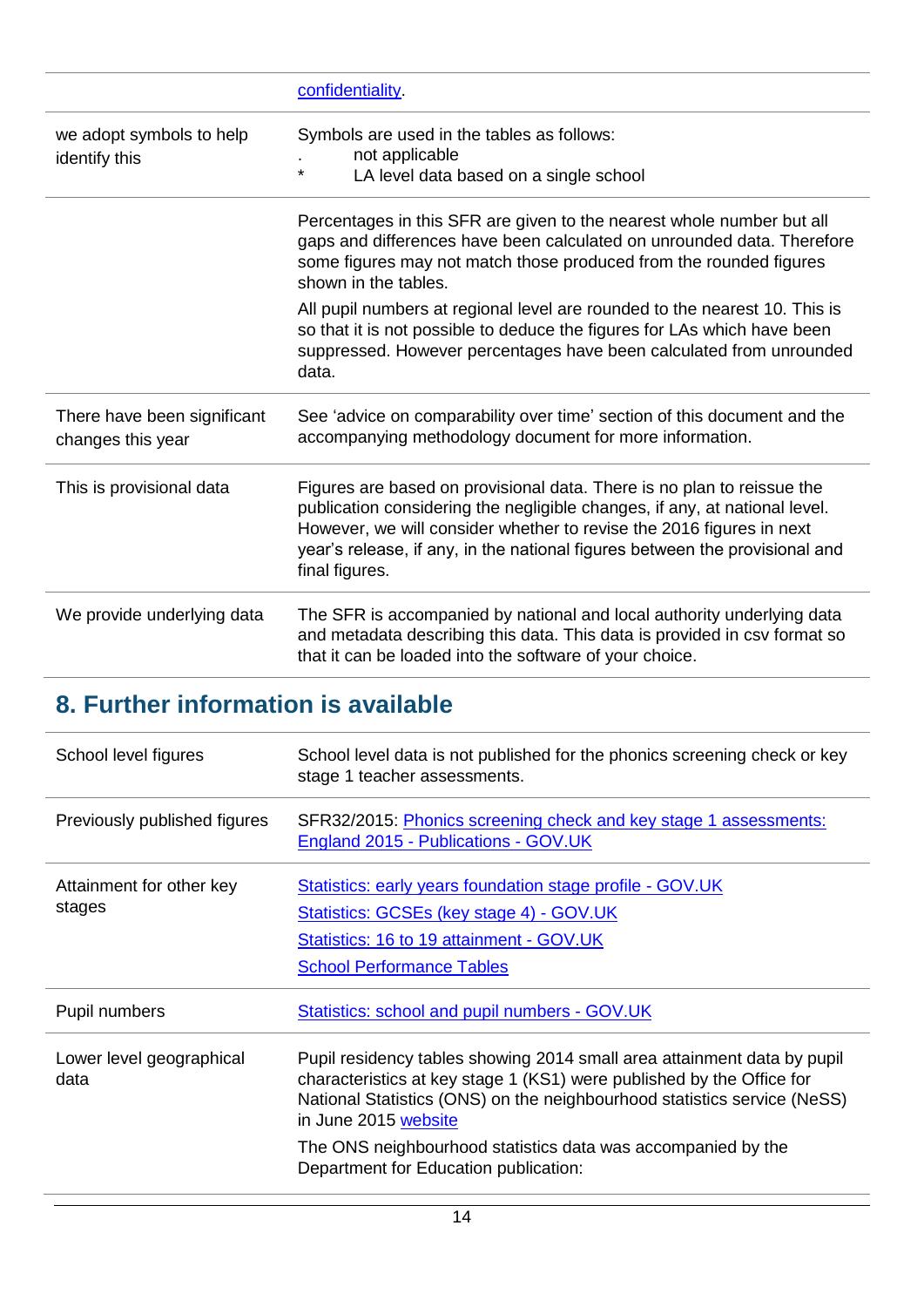|                                                          | Statistics: neighbourhood (absence and attainment)                                                                                                                                                                                                                                                                                                                                                         |
|----------------------------------------------------------|------------------------------------------------------------------------------------------------------------------------------------------------------------------------------------------------------------------------------------------------------------------------------------------------------------------------------------------------------------------------------------------------------------|
| <b>SEN</b> attainment                                    | Statistics: special educational needs (SEN) - GOV.UK                                                                                                                                                                                                                                                                                                                                                       |
| Attainment in Wales,<br>Scotland and Northern<br>Ireland | See the quality and methodology information which accompanies this<br>release for details of similar data available for other areas.                                                                                                                                                                                                                                                                       |
| International comparisons.                               | There are no international comparisons of attainment for pupils at this<br>age.<br>Pupils in England take part in international surveys such as Trends in<br><b>International Mathematics and Science Study (TIMSS). This is a</b><br>comparative international survey of mathematics and science<br>achievement of 9-10 year olds and 13-14 year olds, carried out on pupils<br>from a sample of schools. |

# <span id="page-14-0"></span>**9. National Statistics**

The United Kingdom Statistics Authority has designated these statistics as National Statistics, in accordance with the Statistics and Registration Service Act 2007 and signifying compliance with the Code of Practice for Official Statistics.

Designation can be broadly interpreted to mean that the statistics:

- meet identified user needs;
- are well explained and readily accessible;
- are produced according to sound methods, and
- are managed impartially and objectively in the public interest.

Once statistics have been designated as National Statistics it is a statutory requirement that the Code of Practice shall continue to be observed.

The Department has a set of [statistical policies](http://www.gov.uk/government/publications/standards-for-official-statistics-published-by-the-department-for-education) in line with the Code of Practice for Official Statistics.

# <span id="page-14-1"></span>**10. Technical information**

A quality and methodology information document accompanies this SFR. This provides further information on the data sources, their coverage and quality and explains the methodology used in producing the data, including how it is validated and processed.

# <span id="page-14-2"></span>**11. Get in touch**

## <span id="page-14-3"></span>**Media enquiries**

Press Office News Desk, Department for Education, Sanctuary Buildings, Great Smith Street, London SW1P 3BT.

Tel: 020 7783 8300

## <span id="page-14-4"></span>**Other enquiries/feedback**

Praful Whiteman, Education Data Division, Department for Education, 2 St Paul's Place, 125 Norfolk Street, Sheffield S1 2FJ.

Tel: 02077 838551 Email: [primary.attainment@education.gov.uk](mailto:Primary.attainment@education.gov.uk)